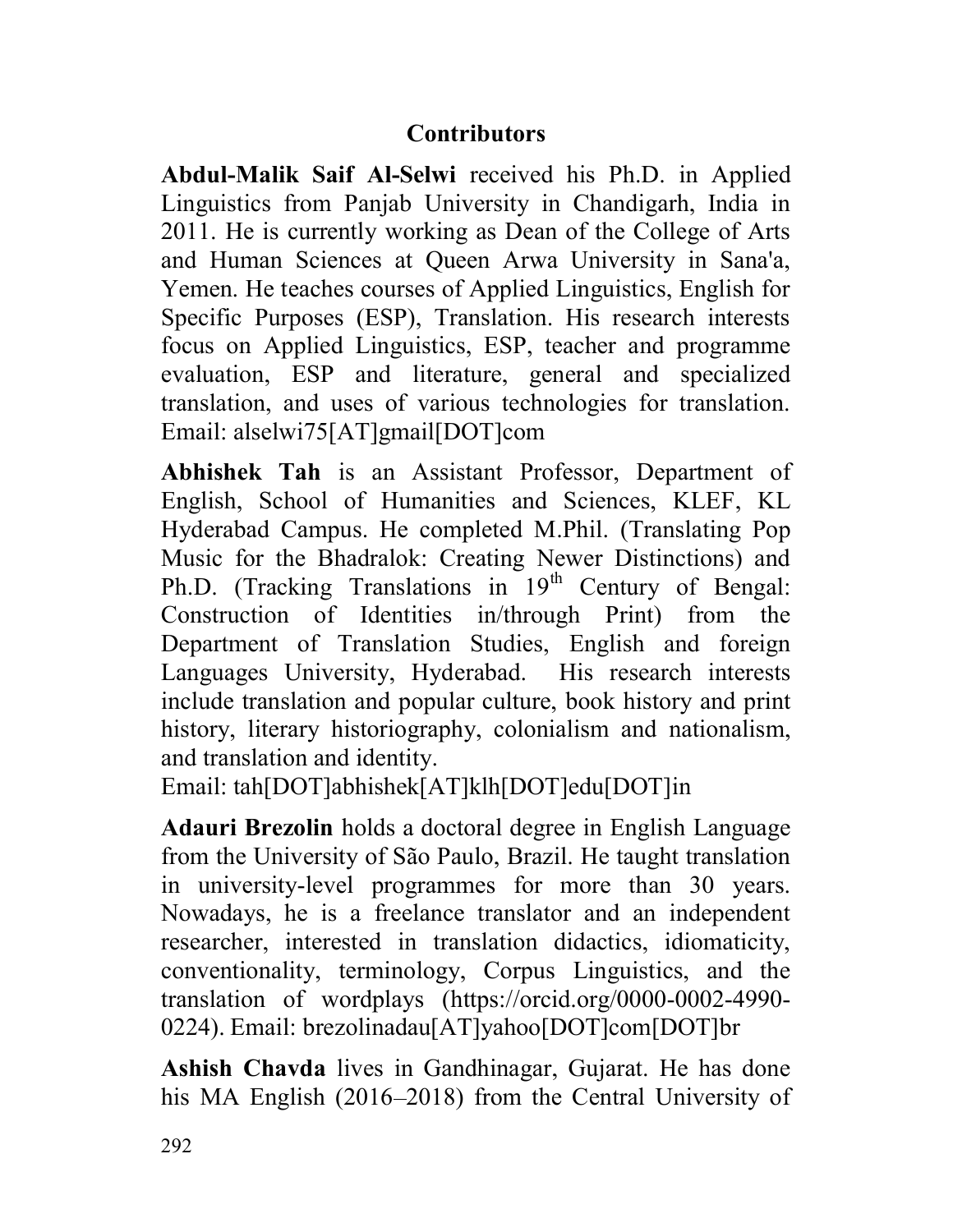Gujarat, Gandhinagar. Currently, he is preparing for Ph.D. in translation studies department under the Central University of Gujarat. He has a keen interest in translated texts from English literature into Gujarati language.

Email: chavdaashish2016[AT]gmail[DOT]com

Asima Ranjan Parhi is Professor and Head, Department of English at Utkal University, Bhubaneswar. Parhi has authored a book Indian English through Newspapers and has published a number of research papers in JEFL (Journal of English and Foreign Languages, EFLU, Hyderabad), SHSS (Studies in Humanities and Social Sciences, IIAS, Shimla), IJMT (International Journal of Multidisciplinary Thought), JMCS (Journal of Media and Communication Studies) etc. Specialising in Linguistics and ELT, he pursues an interest in Translation Studies, children's literature and Odia literature. Email: asim[DOT]parhi[AT]gmail[DOT]com

Bal Ram Adhikari, Ph.D. in Translation Studies, is a lecturer in English Education at Tribhuvan University Nepal. He has translated more than a dozen Nepali literary books into English, including a novel (Socrates' Footsteps), a play (Yeshodhara) and eight collections of poems, and three English books into Nepali. To his credit, he has published some books in Translation Studies, including Anubad Siddhanta (Translation Theory), and Nepali Literature in English Translation: History and Criticism. Email: balaramadhikari77[AT]gmail[DOT]com

Dhanya Johnson is working as an Assistant Professor in St. John's College, Anchal. She has published several articles in different academic journals and has one book to her credit. She has translated articles and books from English to Malayalam and vice versa. Her areas of interest include Cultural Studies, Green Studies, Gender and Identity.

Email: dhanyajohnson[AT]gmail[DOT]com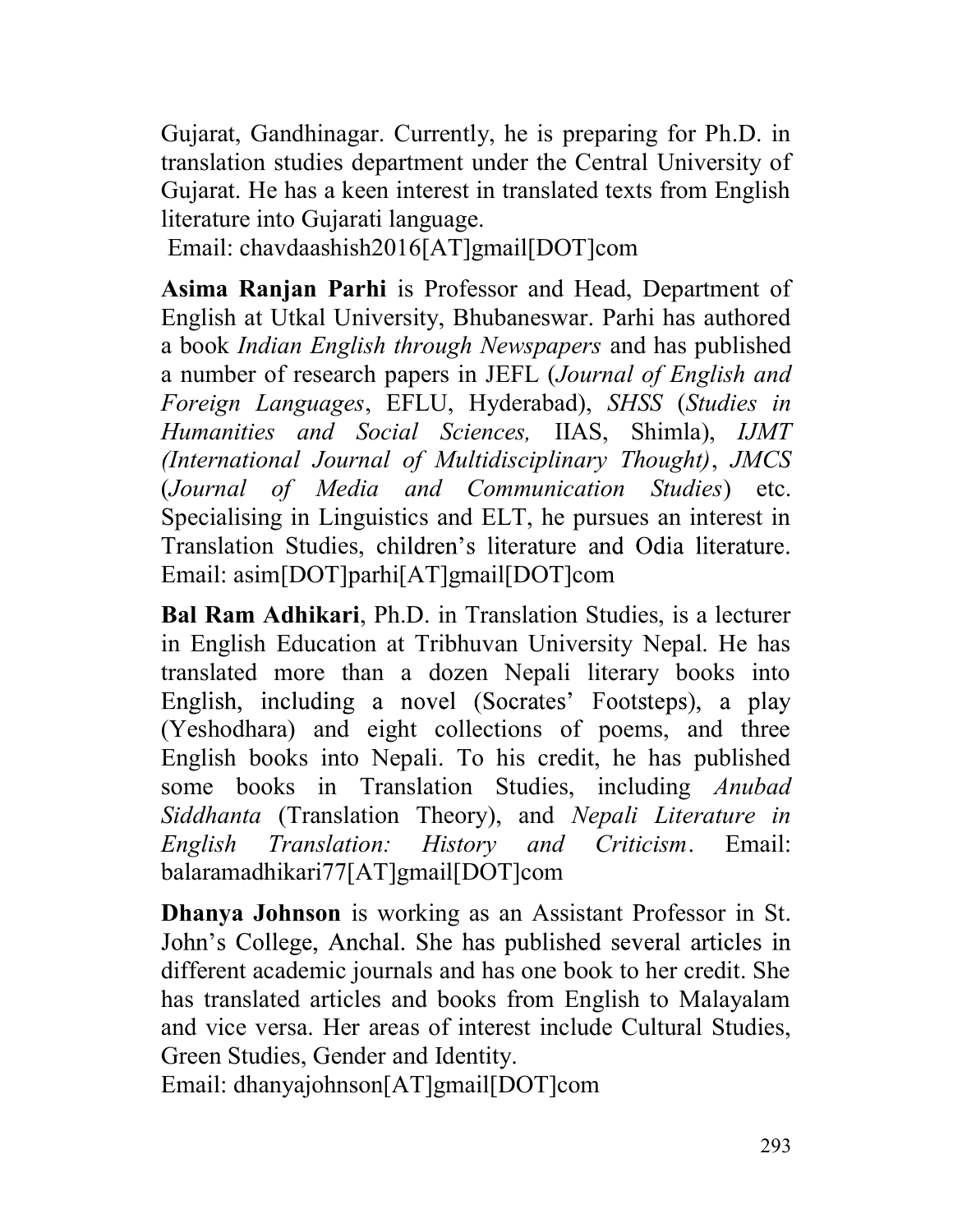Eduardo Lupinetti Bandeira earned a B.A. in Translation from the Methodist University of São Paulo, Brazil in 2019. He is a private teacher of English and works as a freelance translator. Email: eduardo[DOT]lupi[AT]outlook[DOT]com

Madhumita Nayak is pursuing her Ph.D. in English literature and translating an autobiography into English as a part of her research. Her area of interest is ESL and ELT, literature and Odia Modernity. She is also Guest Assistant Professor at Rama Devi Women's University Email: madhumita[DOT]nayak21[AT]gmail[DOT]com

Manikandan Sambasivam is a Project Assistant (Outreach) at Institute of Mathematical Sciences, Chennai. He has completed his Masters in Materials Science and Engineering. He is a part of the Vigyan Pratibha programme, which is aimed at nurturing the talent of class 8 to 10 students in science. He has translated into Tamil, along with Dr. Uthra Dorairajan, the science worksheets created under this programme by various authors in diverse topics. These can be found at: https://vigyanpratibha.in/index.php/learning-units/. Email: mani173[AT]gmail[DOT]com

Millia Solaiman is a Ph.D. research scholar at the Center for Linguistics, School of Language, Literature and Cultural Studies, Jawaharlal Nehru University (JNU). My research interests include areas of translation process and product, translation pedagogy, translation quality assessment, contrastive linguistics and error analysis. My paper Language: A Homogeneous Closed Structure or Heterogeneous Uses? was published in Language in India. Email: mgmillia20[AT]gmail[DOT]com

Nabanita Sengupta is Assistant Professor of English at Sarsuna College, affiliated to the University of Calcutta. Her co-edited anthology of critical essays on Understanding Displacement of Women has been recently published by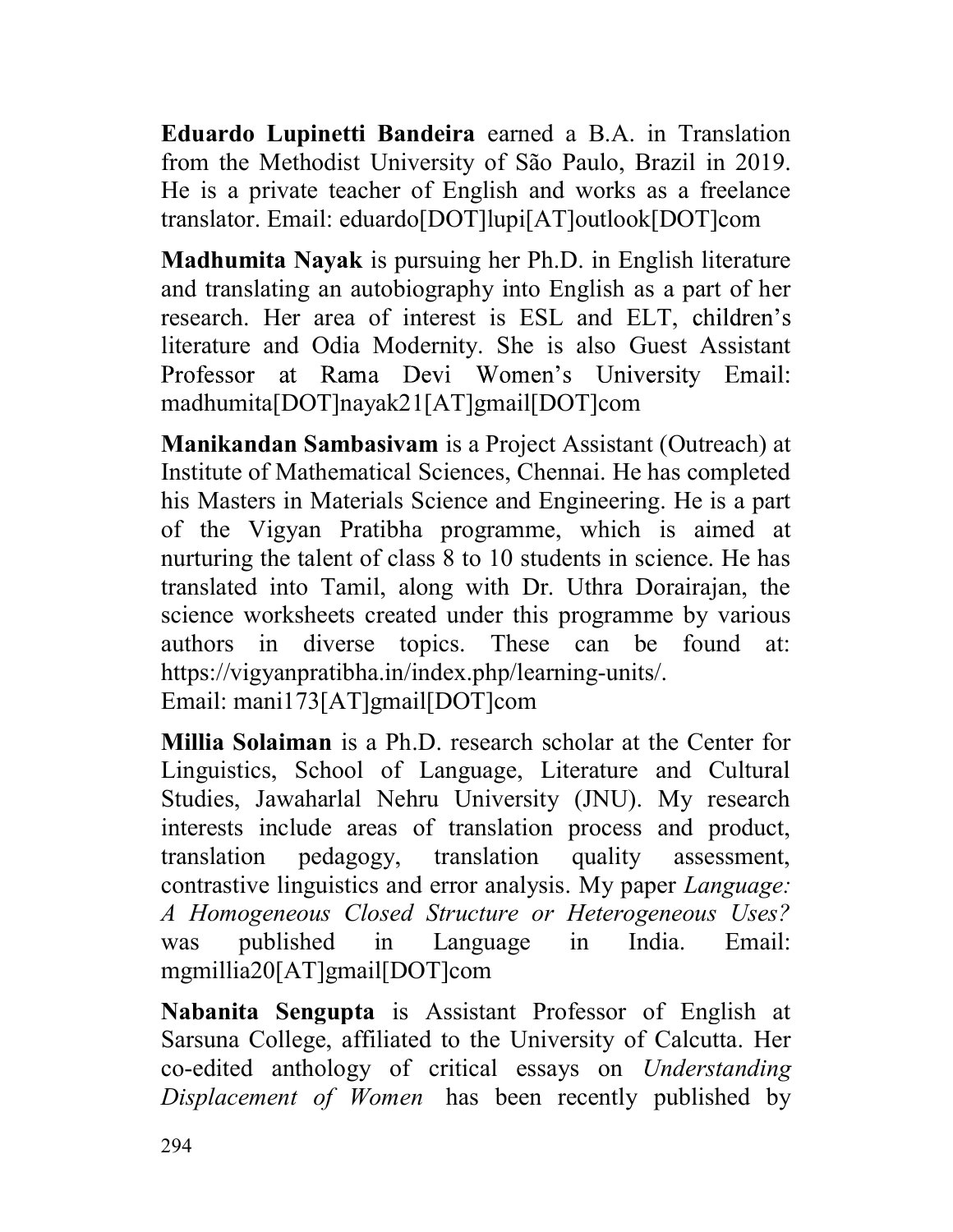Routledge. Her latest published translation is A Bengali Lady in England: Annotated Translation with a Critical Introduction to Krishnabhabini Das' Englandey Bangamahila. She also has an e-book of fiction The Ghumi Days to her credit. Email: nabanita[DOT]sengupta[AT]gmail[DOT]com

Neha Mishra Raj is a research scholar in the department of English, BHU, Varanasi. Her research is titled Narratives of Pain: A Psycho-Social Perspective. She has published The Art of Sickness: A Reading of Franz Kafka's the Metamorphosis in Glocal Colloquies and some poems in Delhi Slam. She is an actor and a writer, her plays have been performed in Varanasi and Delhi. Her interest areas are Medical Humanities, Modernism, Postmodernism, Film Studies, Posthumanism and others alike. Email: nehamishraraj03[AT]gmail[DOT]com

Obed Ebenezer .S is a Full-Time Research Scholar at the Department of English, University of Calicut, Kerala. He is currently doing his Ph.D. on Translation, Cognition, and Poetry, which includes eye-tracking among other methodologies. He is also a freelance translator and mostly translates from Malayalam to English. ORCID ID: https://orcid.org/0000-0002-0986-8653 Email: obed[ ]eby[AT]yahoo[DOT]co[DOT]in /

obedeby[AT]gmail[DOT]com

Pramod Kumar Das teaches English Studies at the School of Languages, Kalinga Institute of Industrial Technology (KIIT), Bhubaneswar, India. He completed his Ph.D. and M.Phil. in English Literature from EFLU, Hyderabad. He has contributed to Beeja-mantra and Other Stories by Pratibha Ray (Trans. Anand Mahanand and Pramod K Das; Ed. Jayashree Mohanraj. His areas of interest include Indian Literatures, Translation studies, Indian Writing in English and English Language Teaching.

Email: pramod[DOT]dasksol[AT]kiit[DOT]ac[DOT]in